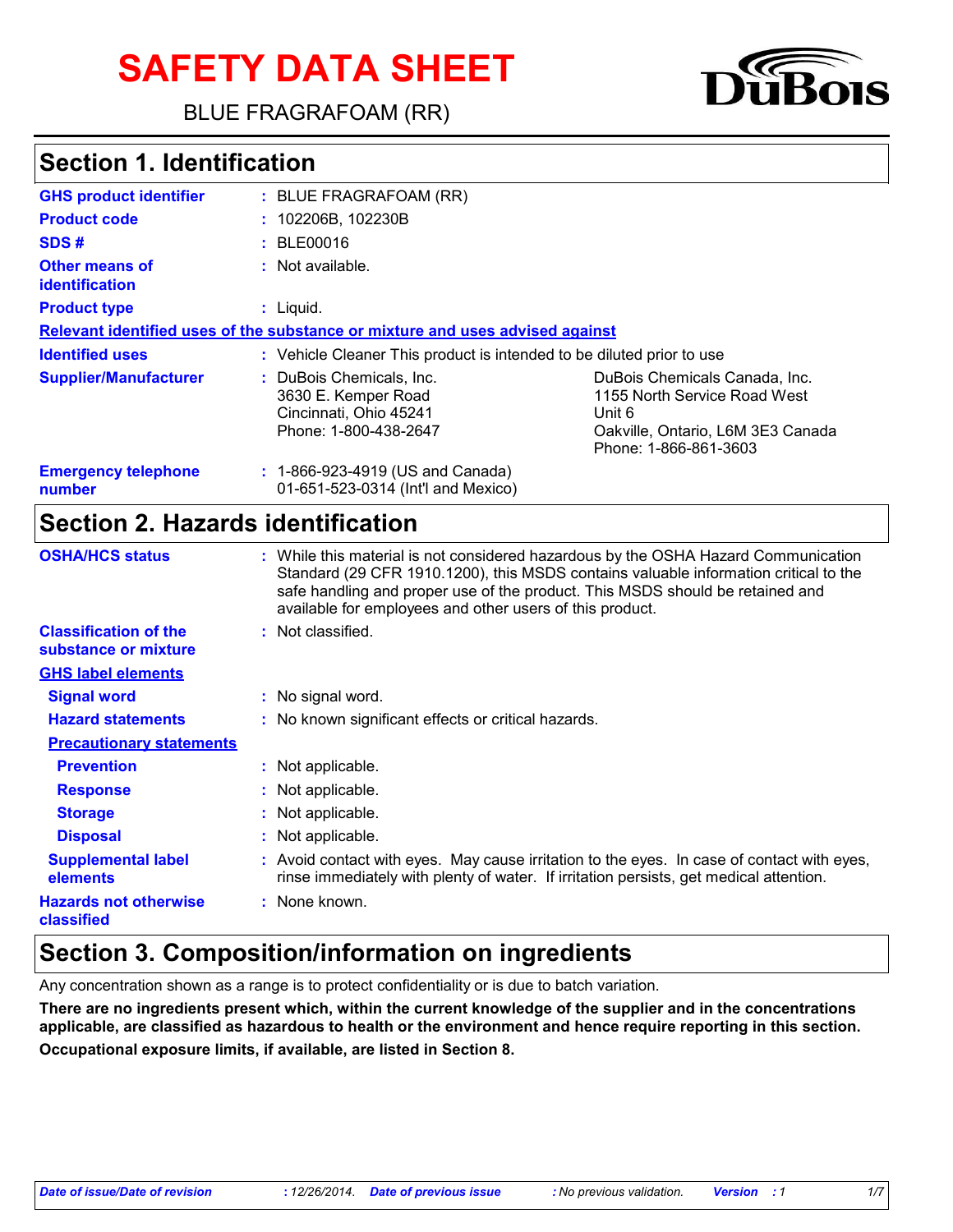## **Section 4. First aid measures**

#### **Description of necessary first aid measures**

| <b>Eye contact</b>                                 | : Immediately flush eyes with plenty of water, occasionally lifting the upper and lower<br>eyelids. Check for and remove any contact lenses. Get medical attention if irritation<br>occurs.                                                                                                                                                            |
|----------------------------------------------------|--------------------------------------------------------------------------------------------------------------------------------------------------------------------------------------------------------------------------------------------------------------------------------------------------------------------------------------------------------|
| <b>Inhalation</b>                                  | : Remove victim to fresh air and keep at rest in a position comfortable for breathing. Get<br>medical attention if symptoms occur. In case of inhalation of decomposition products in<br>a fire, symptoms may be delayed. The exposed person may need to be kept under<br>medical surveillance for 48 hours.                                           |
| <b>Skin contact</b>                                | : Flush contaminated skin with plenty of water. Remove contaminated clothing and<br>shoes. Get medical attention if symptoms occur.                                                                                                                                                                                                                    |
| <b>Ingestion</b>                                   | : Wash out mouth with water. Remove victim to fresh air and keep at rest in a position<br>comfortable for breathing. If material has been swallowed and the exposed person is<br>conscious, give small quantities of water to drink. Do not induce vomiting unless<br>directed to do so by medical personnel. Get medical attention if symptoms occur. |
| Most important symptoms/effects, acute and delayed |                                                                                                                                                                                                                                                                                                                                                        |
| <b>Potential acute health effects</b>              |                                                                                                                                                                                                                                                                                                                                                        |
| <b>Eye contact</b>                                 | : May cause slight transient irritation.                                                                                                                                                                                                                                                                                                               |
| <b>Inhalation</b>                                  | : Exposure to decomposition products may cause a health hazard. Serious effects may<br>be delayed following exposure.                                                                                                                                                                                                                                  |
| <b>Skin contact</b>                                | : No known significant effects or critical hazards.                                                                                                                                                                                                                                                                                                    |
| <b>Ingestion</b>                                   | : Ingestion may cause gastrointestinal irritation and diarrhea.                                                                                                                                                                                                                                                                                        |
| Over-exposure signs/symptoms                       |                                                                                                                                                                                                                                                                                                                                                        |
| <b>Eye contact</b>                                 | : pain or irritation<br>watering<br>redness                                                                                                                                                                                                                                                                                                            |
| <b>Inhalation</b>                                  | : No specific data.                                                                                                                                                                                                                                                                                                                                    |
| <b>Skin contact</b>                                | : No specific data.                                                                                                                                                                                                                                                                                                                                    |
| <b>Ingestion</b>                                   | : No specific data.                                                                                                                                                                                                                                                                                                                                    |
|                                                    | Indication of immediate medical attention and special treatment needed, if necessary                                                                                                                                                                                                                                                                   |
| <b>Notes to physician</b>                          | : In case of inhalation of decomposition products in a fire, symptoms may be delayed.<br>The exposed person may need to be kept under medical surveillance for 48 hours.                                                                                                                                                                               |
| <b>Specific treatments</b>                         | : No specific treatment.                                                                                                                                                                                                                                                                                                                               |

**See toxicological information (Section 11)**

## **Section 5. Fire-fighting measures**

| <b>Extinguishing media</b>                               |                                                                                                                                                                        |
|----------------------------------------------------------|------------------------------------------------------------------------------------------------------------------------------------------------------------------------|
| <b>Suitable extinguishing</b><br>media                   | : Use an extinguishing agent suitable for the surrounding fire.                                                                                                        |
| Unsuitable extinguishing<br>media                        | : None known.                                                                                                                                                          |
| <b>Specific hazards arising</b><br>from the chemical     | : In a fire or if heated, a pressure increase will occur and the container may burst.                                                                                  |
| <b>Hazardous thermal</b><br>decomposition products       | Decomposition products may include the following materials:<br>carbon dioxide<br>carbon monoxide<br>nitrogen oxides                                                    |
| <b>Special protective</b><br>equipment for fire-fighters | Fire-fighters should wear appropriate protective equipment and self-contained breathing<br>apparatus (SCBA) with a full face-piece operated in positive pressure mode. |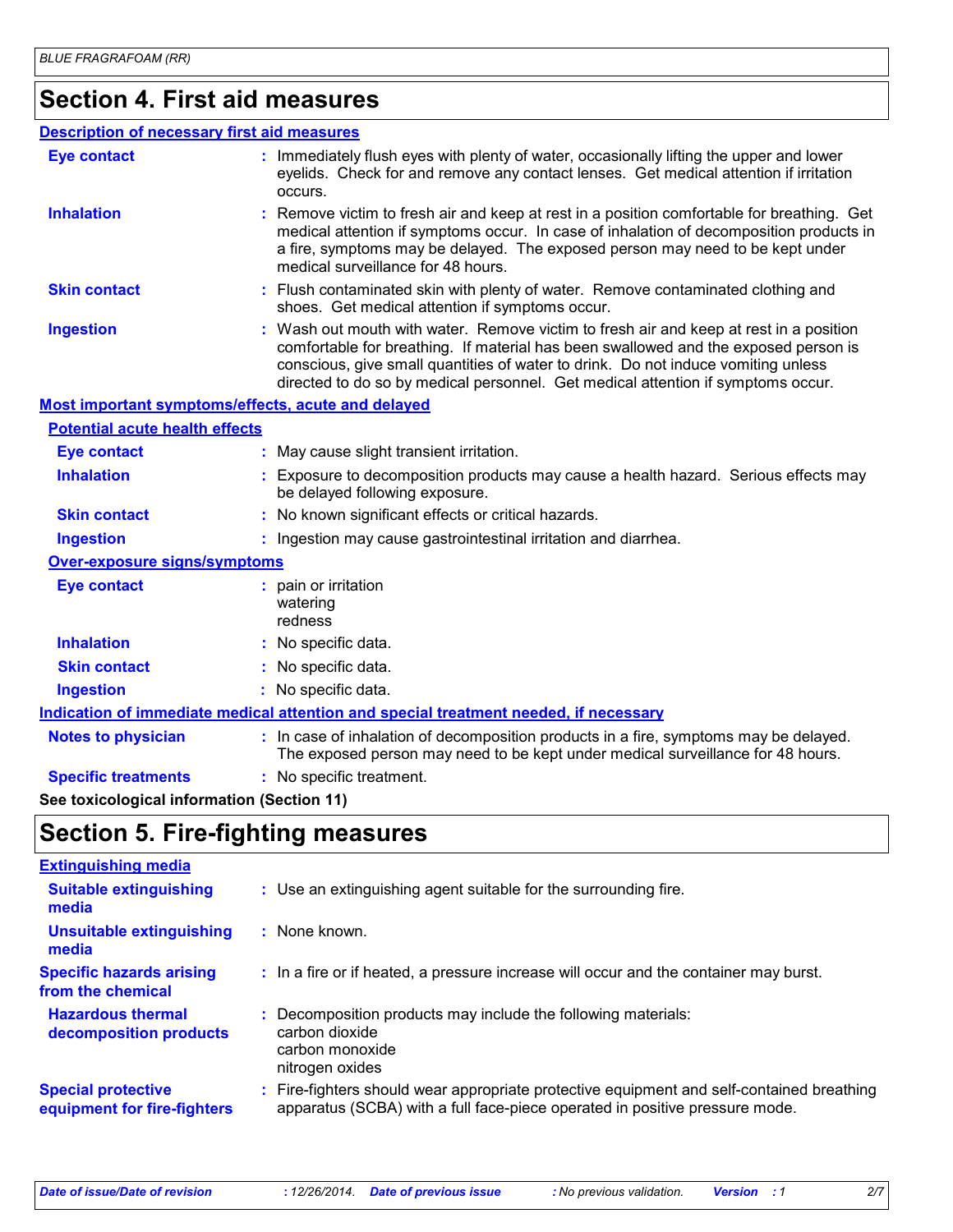## **Section 6. Accidental release measures**

| <b>Personal precautions</b>      | : No action shall be taken involving any personal risk or without suitable training.<br>Evacuate surrounding areas. Keep unnecessary and unprotected personnel from<br>entering. Do not touch or walk through spilled material. Put on appropriate personal<br>protective equipment.                                                                                                                                                                                                                                                                                                       |
|----------------------------------|--------------------------------------------------------------------------------------------------------------------------------------------------------------------------------------------------------------------------------------------------------------------------------------------------------------------------------------------------------------------------------------------------------------------------------------------------------------------------------------------------------------------------------------------------------------------------------------------|
| <b>Environmental precautions</b> | : Avoid dispersal of spilled material and runoff and contact with soil, waterways, drains<br>and sewers. Inform the relevant authorities if the product has caused environmental<br>pollution (sewers, waterways, soil or air).                                                                                                                                                                                                                                                                                                                                                            |
| <b>Methods for cleaning up</b>   |                                                                                                                                                                                                                                                                                                                                                                                                                                                                                                                                                                                            |
| <b>Small spill</b>               | : Stop leak if without risk. Move containers from spill area. Dilute with water and mop up<br>if water-soluble. Alternatively, or if water-insoluble, absorb with an inert dry material and<br>place in an appropriate waste disposal container. Dispose of via a licensed waste<br>disposal contractor.                                                                                                                                                                                                                                                                                   |
| <b>Large spill</b>               | : Stop leak if without risk. Move containers from spill area. Prevent entry into sewers,<br>water courses, basements or confined areas. Wash spillages into an effluent treatment<br>plant or proceed as follows. Contain and collect spillage with non-combustible,<br>absorbent material e.g. sand, earth, vermiculite or diatomaceous earth and place in<br>container for disposal according to local regulations (see Section 13). Dispose of via a<br>licensed waste disposal contractor. Note: see Section 1 for emergency contact<br>information and Section 13 for waste disposal. |

#### **Section 7. Handling and storage**

| <b>Handling</b> | : Put on appropriate personal protective equipment (see Section 8).                                                                                                                                                                                                                                                                                                                                                                                                                                           |
|-----------------|---------------------------------------------------------------------------------------------------------------------------------------------------------------------------------------------------------------------------------------------------------------------------------------------------------------------------------------------------------------------------------------------------------------------------------------------------------------------------------------------------------------|
| <b>Storage</b>  | : Store in accordance with local regulations. Store in original container protected from<br>direct sunlight in a dry, cool and well-ventilated area, away from incompatible materials<br>(see Section 10) and food and drink. Keep container tightly closed and sealed until<br>ready for use. Containers that have been opened must be carefully resealed and kept<br>upright to prevent leakage. Do not store in unlabeled containers. Use appropriate<br>containment to avoid environmental contamination. |

#### **Section 8. Exposure controls/personal protection**

| <b>Occupational exposure limits</b>                                                                                                                                                                                                                                                                                                                                                               |
|---------------------------------------------------------------------------------------------------------------------------------------------------------------------------------------------------------------------------------------------------------------------------------------------------------------------------------------------------------------------------------------------------|
|                                                                                                                                                                                                                                                                                                                                                                                                   |
| Good general ventilation should be sufficient to control worker exposure to airborne<br>contaminants.                                                                                                                                                                                                                                                                                             |
| : Wash hands, forearms and face thoroughly after handling chemical products, before<br>eating, smoking and using the lavatory and at the end of the working period.<br>Appropriate techniques should be used to remove potentially contaminated clothing.<br>Wash contaminated clothing before reusing. Ensure that eyewash stations and safety<br>showers are close to the workstation location. |
|                                                                                                                                                                                                                                                                                                                                                                                                   |
| : If a risk assessment indicates this is necessary, use a properly fitted, air-purifying or<br>airfed respirator complying with an approved standard. Respirator selection must be<br>based on known or anticipated exposure levels, the hazards of the product and the safe<br>working limits of the selected respirator.                                                                        |
| : Chemical-resistant, impervious gloves complying with an approved standard should be<br>worn at all times when handling chemical products if a risk assessment indicates this is<br>necessary.                                                                                                                                                                                                   |
| : Safety eyewear complying with an approved standard should be used when a risk<br>assessment indicates this is necessary to avoid exposure to liquid splashes, mists,<br>gases or dusts. Recommended: splash goggles                                                                                                                                                                             |
|                                                                                                                                                                                                                                                                                                                                                                                                   |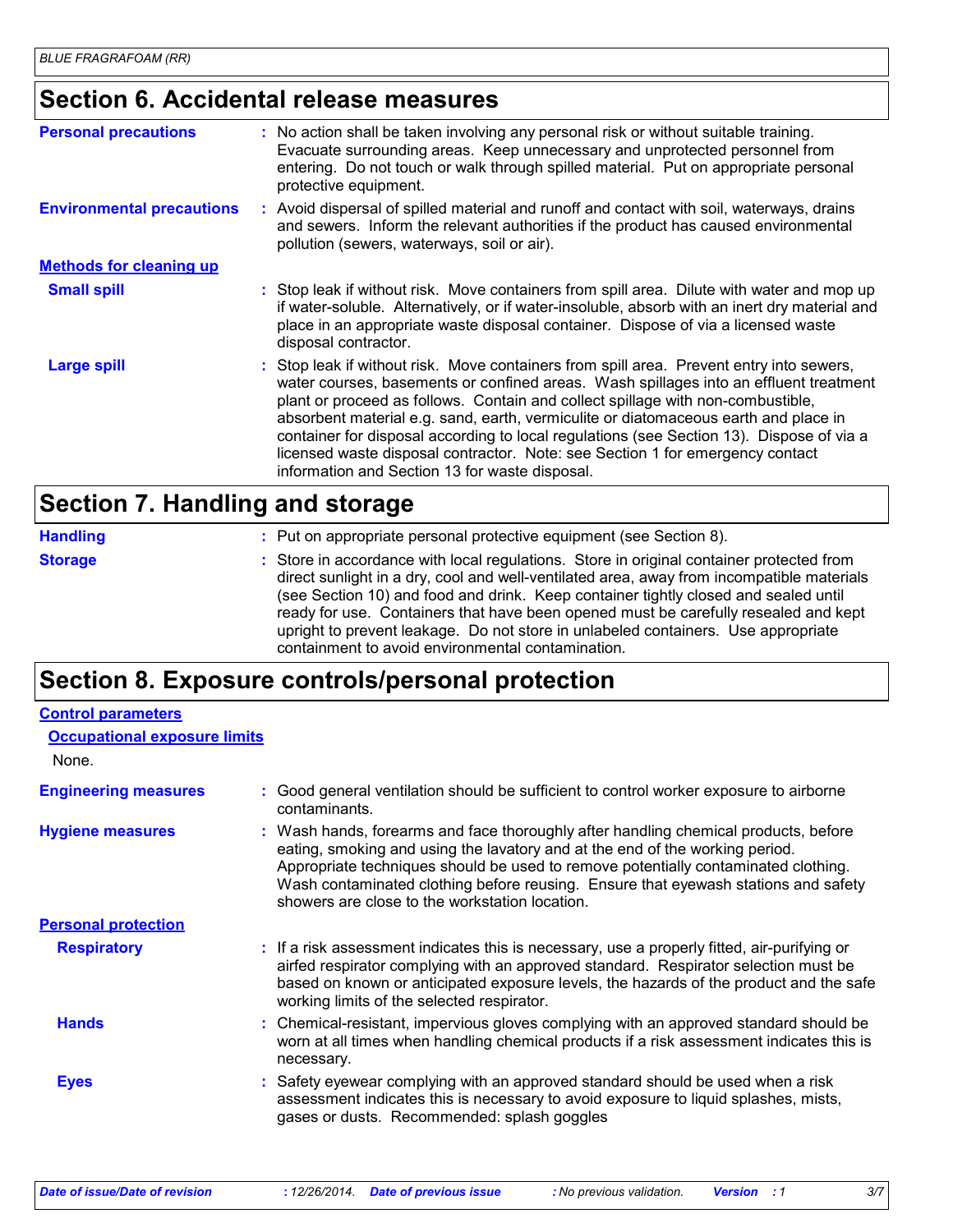## **Section 8. Exposure controls/personal protection**

| <b>Skin</b>                                          | : Personal protective equipment for the body should be selected based on the task being<br>performed and the risks involved and should be approved by a specialist before<br>handling this product.                                                                                                                           |
|------------------------------------------------------|-------------------------------------------------------------------------------------------------------------------------------------------------------------------------------------------------------------------------------------------------------------------------------------------------------------------------------|
| <b>Environmental exposure</b><br><b>controls</b>     | Emissions from ventilation or work process equipment should be checked to ensure<br>they comply with the requirements of environmental protection legislation. In some<br>cases, fume scrubbers, filters or engineering modifications to the process equipment<br>will be necessary to reduce emissions to acceptable levels. |
| <b>Personal protective</b><br>equipment (Pictograms) |                                                                                                                                                                                                                                                                                                                               |

## **Section 9. Physical and chemical properties**

| <b>Appearance</b>                                 |    |                                                                      |
|---------------------------------------------------|----|----------------------------------------------------------------------|
| <b>Physical state</b>                             |    | : Liquid. [Aqueous solution]                                         |
| <b>Color</b>                                      |    | $:$ Blue.                                                            |
| Odor                                              |    | Fruity, acidic.                                                      |
| <b>Odor threshold</b>                             |    | Not available.                                                       |
| pH                                                |    | : 7.5                                                                |
| <b>Melting point</b>                              | t. | Not available.                                                       |
| <b>Boiling point</b>                              |    | Not available.                                                       |
| <b>Flash point</b>                                |    | Closed cup: Not applicable. [Product does not sustain combustion.]   |
| <b>Burning time</b>                               |    | : Not applicable.                                                    |
| <b>Burning rate</b>                               |    | Not applicable.                                                      |
| <b>Evaporation rate</b>                           |    | Not available.                                                       |
| <b>Flammability (solid, gas)</b>                  |    | : Not available.                                                     |
| Lower and upper explosive<br>(flammable) limits   |    | : Not available.                                                     |
| <b>Vapor pressure</b>                             |    | : Not available.                                                     |
| <b>Vapor density</b>                              |    | : Not available.                                                     |
| <b>Relative density</b>                           | t. | 1.018                                                                |
| <b>Solubility</b>                                 |    | Easily soluble in the following materials: cold water and hot water. |
| <b>Solubility in water</b>                        | t. | Not available.                                                       |
| <b>Partition coefficient: n-</b><br>octanol/water |    | Not available.                                                       |
| <b>Auto-ignition temperature</b>                  |    | $:$ Not available.                                                   |
| <b>Decomposition temperature</b>                  |    | Not available.                                                       |
| <b>Viscosity</b>                                  |    | : Not available.                                                     |
| <b>Elemental Phosphorus</b>                       |    | $: 0 \%$                                                             |
| <b>VOC content</b>                                |    | : 1 % [CARB - Consumer products]                                     |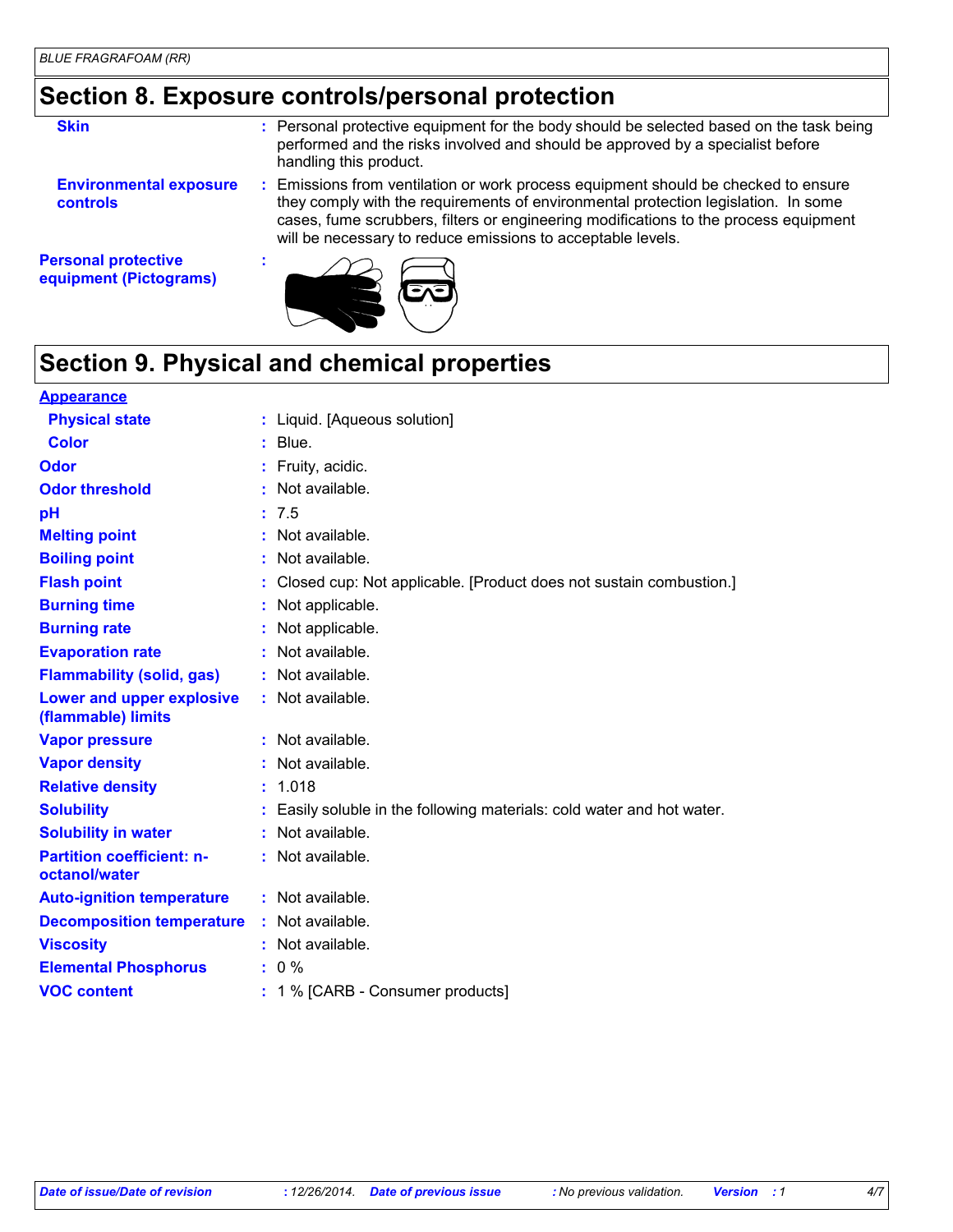## **Section 10. Stability and reactivity**

| <b>Reactivity</b>                            | : No specific test data related to reactivity available for this product or its ingredients.                                                                                                                                                                                                                                                                                                                                                                                                                  |
|----------------------------------------------|---------------------------------------------------------------------------------------------------------------------------------------------------------------------------------------------------------------------------------------------------------------------------------------------------------------------------------------------------------------------------------------------------------------------------------------------------------------------------------------------------------------|
| <b>Chemical stability</b>                    | : The product is stable.                                                                                                                                                                                                                                                                                                                                                                                                                                                                                      |
| <b>Possibility of hazardous</b><br>reactions | : Under normal conditions of storage and use, hazardous reactions will not occur.                                                                                                                                                                                                                                                                                                                                                                                                                             |
| <b>Conditions to avoid</b>                   | : No specific data.                                                                                                                                                                                                                                                                                                                                                                                                                                                                                           |
| <b>Incompatible materials</b>                | $:$ Not available.                                                                                                                                                                                                                                                                                                                                                                                                                                                                                            |
| <b>Hazardous decomposition</b><br>products   | : Under normal conditions of storage and use, hazardous decomposition products should<br>not be produced.                                                                                                                                                                                                                                                                                                                                                                                                     |
| <b>Storage</b>                               | : Store in accordance with local regulations. Store in original container protected from<br>direct sunlight in a dry, cool and well-ventilated area, away from incompatible materials<br>(see Section 10) and food and drink. Keep container tightly closed and sealed until<br>ready for use. Containers that have been opened must be carefully resealed and kept<br>upright to prevent leakage. Do not store in unlabeled containers. Use appropriate<br>containment to avoid environmental contamination. |

## **Section 11. Toxicological information**

| <b>Information on toxicological effects</b> |                                                                                                                     |
|---------------------------------------------|---------------------------------------------------------------------------------------------------------------------|
| <b>Information on the likely</b>            |                                                                                                                     |
| routes of exposure                          | Dermal contact. Eye contact. Inhalation.                                                                            |
| <b>Potential acute health effects</b>       |                                                                                                                     |
| <b>Eye contact</b>                          | May cause slight transient irritation.                                                                              |
| <b>Inhalation</b>                           | Exposure to decomposition products may cause a health hazard. Serious effects may<br>be delayed following exposure. |
| <b>Skin contact</b>                         | : No known significant effects or critical hazards.                                                                 |
| <b>Ingestion</b>                            | Ingestion may cause gastrointestinal irritation and diarrhea.                                                       |
|                                             | Symptoms related to the physical, chemical and toxicological characteristics                                        |
| <b>Eye contact</b>                          | : pain or irritation<br>watering<br>redness                                                                         |
| <b>Inhalation</b>                           | : No specific data.                                                                                                 |
| <b>Skin contact</b>                         | : No specific data.                                                                                                 |
| <b>Ingestion</b>                            | : No specific data.                                                                                                 |
|                                             | Delayed and immediate effects and also chronic effects from short and long term exposure                            |
| <b>Short term exposure</b>                  |                                                                                                                     |
| <b>Potential immediate</b><br>effects       | : Not available.                                                                                                    |
| <b>Potential delayed effects</b>            | : Not available.                                                                                                    |
| <b>Long term exposure</b>                   |                                                                                                                     |
| <b>Potential immediate</b><br>effects       | : Not available.                                                                                                    |
| <b>Potential delayed effects</b>            | : Not available.                                                                                                    |
| <b>Potential chronic health effects</b>     |                                                                                                                     |
| Not available.                              |                                                                                                                     |
| <b>General</b>                              | : No known significant effects or critical hazards.                                                                 |
| <b>Carcinogenicity</b>                      | : No known significant effects or critical hazards.                                                                 |
| <b>Mutagenicity</b>                         | No known significant effects or critical hazards.                                                                   |
| <b>Teratogenicity</b>                       | No known significant effects or critical hazards.                                                                   |
| <b>Developmental effects</b>                | No known significant effects or critical hazards.                                                                   |
|                                             | $\cdots$                                                                                                            |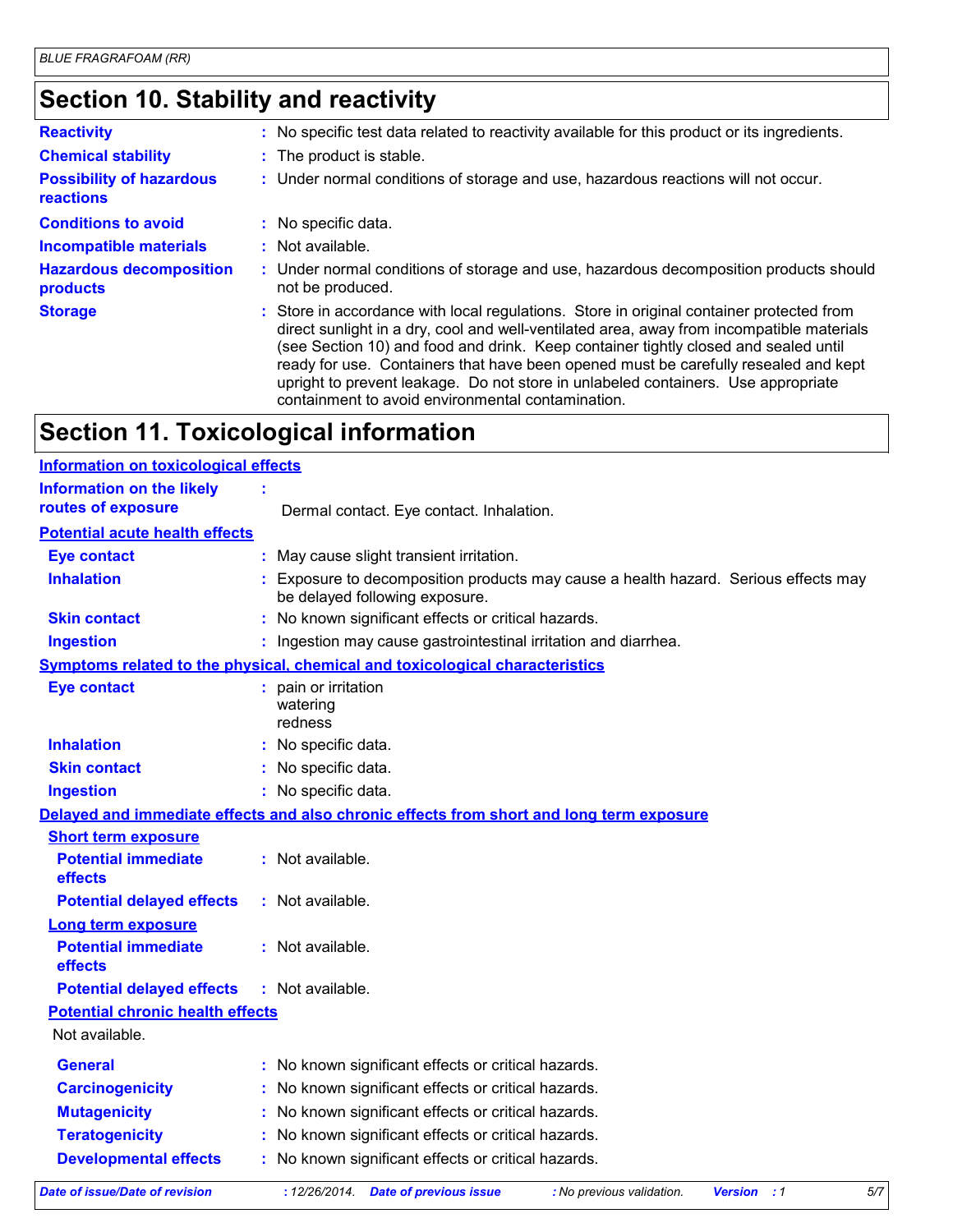#### **Section 11. Toxicological information**

**Fertility effects :** No known significant effects or critical hazards.

#### **Numerical measures of toxicity**

#### **Acute toxicity estimates**

**Route ATE** value

Oral 11111.1 mg/kg

#### **Section 12. Ecological information**

#### **Ecotoxicity :**

: Not available.

#### **Aquatic ecotoxicity**

Not available.

#### **Section 13. Disposal considerations**

#### **Waste disposal :**

The generation of waste should be avoided or minimized wherever possible. Empty containers or liners may retain some product residues. This material and its container must be disposed of in a safe way. Dispose of surplus and non-recyclable products via a licensed waste disposal contractor. Disposal of this product, solutions and any byproducts should at all times comply with the requirements of environmental protection and waste disposal legislation and any regional local authority requirements. Avoid dispersal of spilled material and runoff and contact with soil, waterways, drains and sewers.

#### **Section 14. Transport information**

**IATA/IMDG/DOT/TDG: Please refer to the Bill of Lading/receiving documents for up to date shipping information.**

#### **Section 15. Regulatory information**

| TSCA 12(b) annual export notification: No products were found.<br>United States inventory (TSCA 8b): All components are listed or exempted.<br><b>EPA Registration Number</b><br>: Not available.<br><b>Clean Air Act Section 112</b><br>: Not listed<br>(b) Hazardous Air<br><b>Pollutants (HAPs)</b><br><b>SARA 302/304</b><br><b>Composition/information on ingredients</b><br>No products were found.<br><b>SARA 304 RQ</b><br>: Not applicable. | <b>U.S. Federal regulations</b> | : TSCA 12(b) one-time export: No products were found. |  |
|------------------------------------------------------------------------------------------------------------------------------------------------------------------------------------------------------------------------------------------------------------------------------------------------------------------------------------------------------------------------------------------------------------------------------------------------------|---------------------------------|-------------------------------------------------------|--|
|                                                                                                                                                                                                                                                                                                                                                                                                                                                      |                                 |                                                       |  |
|                                                                                                                                                                                                                                                                                                                                                                                                                                                      |                                 |                                                       |  |
|                                                                                                                                                                                                                                                                                                                                                                                                                                                      |                                 |                                                       |  |
|                                                                                                                                                                                                                                                                                                                                                                                                                                                      |                                 |                                                       |  |
|                                                                                                                                                                                                                                                                                                                                                                                                                                                      |                                 |                                                       |  |
|                                                                                                                                                                                                                                                                                                                                                                                                                                                      |                                 |                                                       |  |
|                                                                                                                                                                                                                                                                                                                                                                                                                                                      |                                 |                                                       |  |
|                                                                                                                                                                                                                                                                                                                                                                                                                                                      |                                 |                                                       |  |
| <b>SARA 311/312</b>                                                                                                                                                                                                                                                                                                                                                                                                                                  |                                 |                                                       |  |
| <b>Classification</b><br>: Not applicable.                                                                                                                                                                                                                                                                                                                                                                                                           |                                 |                                                       |  |
| <b>State regulations</b>                                                                                                                                                                                                                                                                                                                                                                                                                             |                                 |                                                       |  |
| <b>Massachusetts</b><br>: None of the components are listed.                                                                                                                                                                                                                                                                                                                                                                                         |                                 |                                                       |  |
| <b>New York</b><br>: None of the components are listed.                                                                                                                                                                                                                                                                                                                                                                                              |                                 |                                                       |  |
| <b>New Jersey</b><br>: None of the components are listed.                                                                                                                                                                                                                                                                                                                                                                                            |                                 |                                                       |  |
| <b>Pennsylvania</b><br>: None of the components are listed.                                                                                                                                                                                                                                                                                                                                                                                          |                                 |                                                       |  |
| <b>California Prop. 65</b>                                                                                                                                                                                                                                                                                                                                                                                                                           |                                 |                                                       |  |
| Not available.                                                                                                                                                                                                                                                                                                                                                                                                                                       |                                 |                                                       |  |
| <u>Canada</u>                                                                                                                                                                                                                                                                                                                                                                                                                                        |                                 |                                                       |  |